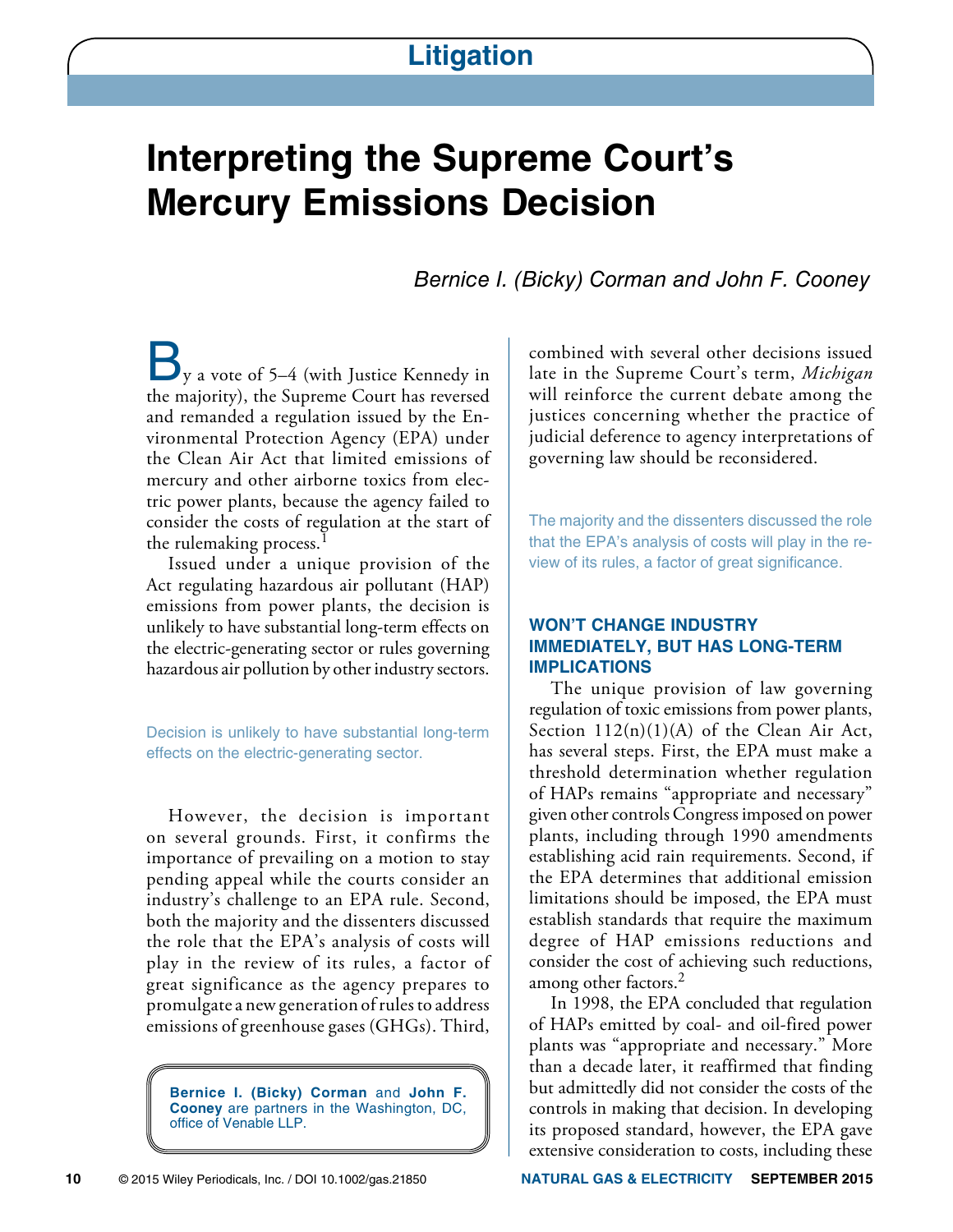considerations in the formal Regulatory Impact Analysis that the agency submitted to the Office of Management and Budget in conjunction with the present rule. In issuing the rule in 2012, the EPA estimated the quantifiable benefits of the reduction in hazardous air pollutants at \$4–\$6 million per year, and the costs to power plants at \$9.6 billion per year (or 1,600 to 2,400 times the benefits from reduced emissions of hazardous air pollutants). However, the EPA calculated that the ancillary or cobenefits from reduction of nonhazardous pollutants (fine particulates and sulfur dioxide) raised the benefits to \$37–\$90 billion per year.

In *Michigan*, the majority held that the EPA violated the boundaries of reasonable interpretation of the statute by its failure to consider costs in the first stage of the process. While conceding that the term "appropriate and necessary" is extremely broad and confers a great deal of discretion, the Court held that it is unreasonable to read this phrase as an invitation to ignore cost, especially in a context in which agencies have long considered costs a centrally relevant factor when deciding whether to regulate. In essence, the majority would nearly require an express authorization from Congress in order for an agency to ignore the costs of its action. The dissenters, on the other hand, would have upheld the rule on the ground that the EPA properly found it "appropriate" to defer consideration of costs to the later stage of the proceeding, because the agency had conducted an extensive analysis of costs at that stage, and costs came into its calculus at nearly every turn in setting the actual emission standards.

The majority would nearly require an express authorization from Congress in order for an agency to ignore costs.

The direct effects of *Michigan* are likely to be limited:

• The statutory provision governing regulation of hazardous air pollutant emissions from power plants is unique and does not apply to such emissions from other industry sectors, nor does it apply to the emissions of other types of air pollutants, such as greenhouse gases, from power plants.

- The decision will not apply directly to questions concerning the EPA's obligation to consider costs under other sections of the Clean Air Act. The courts will have to consider each provision of the Act separately in order to determine whether it authorizes the EPA to ignore costs in setting standards, as it has found with regard to other sections of the Act.<sup>3</sup> In particular, the EPA's forthcoming rule regulating GHG emissions from power plants will be promulgated under Section 111(d) of the statute, rather than Section 112. *Michigan* thus will not serve as a direct precedent if the Court reviews the EPA's consideration of costs in setting power plant GHG limits.
- The practical effects of the decision may also be fairly constrained. An estimated 75 percent of affected power plants have either already installed the required control technology or closed. While it is impossible to predict what the rule that will emerge from the remand process will look like, that rule will impact the minority of power plants (the estimated 25 percent that sought and obtained an additional year to come into compliance with the rule's requirements). Regardless, the decision may have less effect on these plants than will the present dynamic of replacing power plant *coal*-firing capacity with natural gas.
- On remand, the EPA may be able to issue a revised rule promptly. While several of the EPA's assumptions will surely need updating—for example, to reflect the fact that the revised rule will impact only 25 percent of the industry, or to reflect data generated by the plants that came into compliance showing that they spent substantially less than the EPA projected, the EPA already has compiled the bulk of the facts and analyses on which to base a reissued rule.

The principal issue would appear to be whether the EPA lawfully may rely upon the ancillary or cobenefits of regulating pollutants other than mercury and air toxics in justifying the cost of a rule issued under Section 112(n). The majority recognized but explicitly did not address this issue, which may play a significant role in judicial review of future